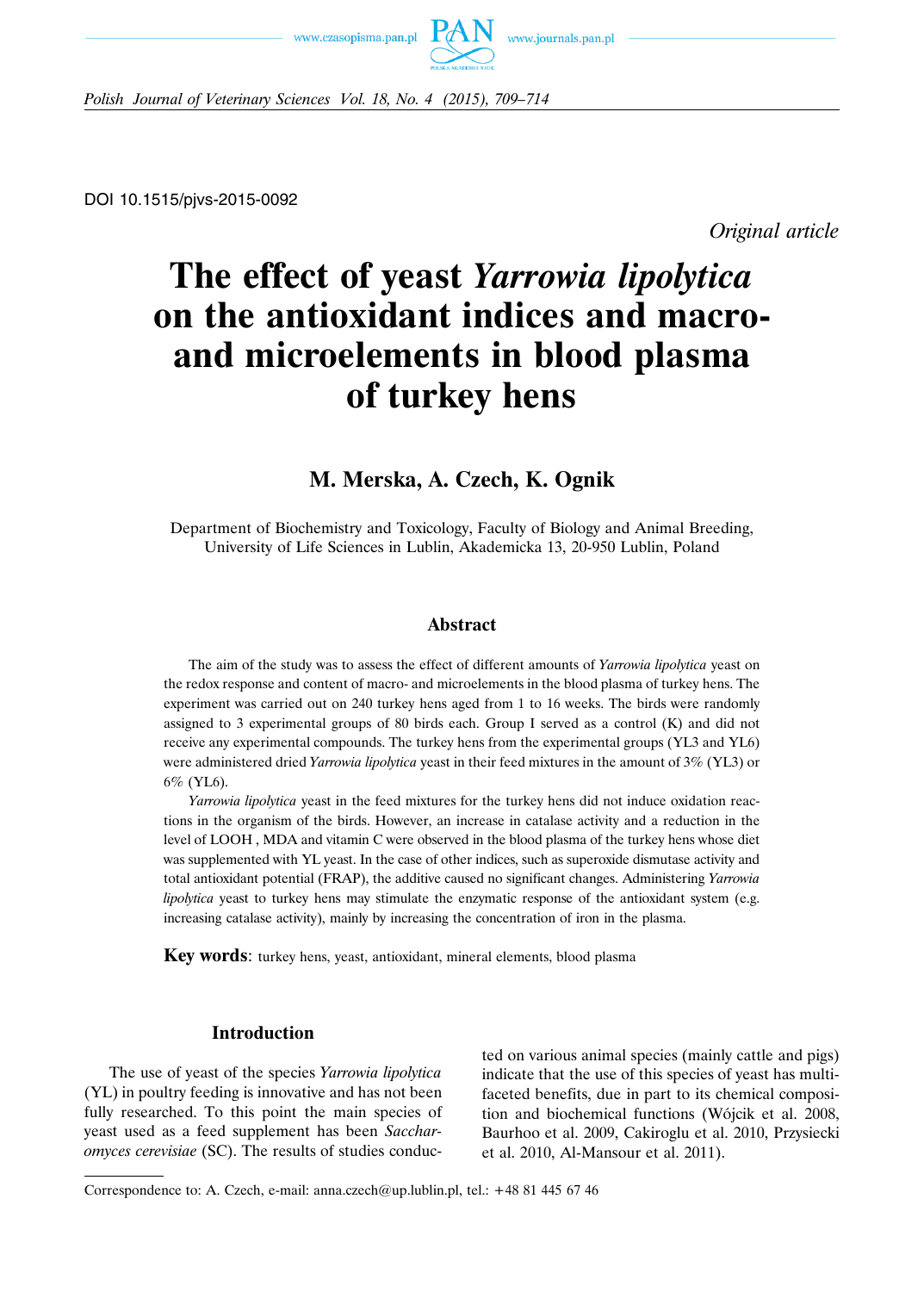

According to Davis et al. (2004) and Wójcik et al. (2008), an immune activation effect can be attributed to *Saccharomyces cerevisiae*, while according to Mourfo et al. (2005) it has an inhibitory effect on the replication of pathogenic bacteria and their toxins. SC yeast also stimulate replication of the saprophytic microflora of the digestive tract, which has been demonstrated in studies by Mathew et al. (1998) and Baurhoo et al. (2009).

Because *Yarrowia lipolytica* has a similar chemical composition to that of *Saccharomyces cerevisiae*, it can be supposed to have similar functions in the organism. Our own preliminary research (Merska et al. 2013, Czech et al. 2014) has shown that this yeast, in the amount of 3% and, particularly, 6%, stimulates the immune defence mechanisms of the organism which is evidenced by an increase in the plasma lysozyme level, the percentage of phagocytic cells (%PC) and the phagocytic index (PI), and a reduction in the H/L ratio in the blood of turkey hens. Moreover, it has no negative effect on the health condition of the birds, as indicated by their normal weight gain and biochemical indicators (Merska et al., 2013).

This reaction of the organism suggests that YL yeast may not only effectively stimulate immune processes, but also beneficially inhibit oxidation processes in the organism. The available literature, however, supplies little information regarding research on the possibility of using SC or YL nutrient yeast as a modulator of redox processes in food, or more importantly, in the organism of animals.

Hence the aim of the study was to assess the effect of different amounts of *Yarrowia lipolytica* yeast on the redox response and content of macro- and microelements in the blood plasma of turkey hens.

#### **Materials and Methods**

The experiment was carried out on 240 turkey hens of the Big 6 line, aged from 1 to 16 weeks. The birds were randomly assigned to 3 experimental groups of 80 turkeys each, with 5 replications of 16 birds each. The birds were kept in cages 2.5 x 4 m in size, under conditions recommended for turkey fattening according to the Regulation of the Ministry of Agriculture and Rural Development of 15 February 2010, No. 56, item 344. The experimental procedure was approved by the 2nd Local Ethics Commission for Experiments with Animals in Lublin (approval no. 19/2012).

Group I served as a control (K) and did not receive the yeast *Yarrowia lipolytica*. The turkey hens in the experimental groups (YL3 and YL6) were administered dried *Yarrowia lipolytica* yeast in two different amounts, 3% (YL3) and 6% (YL6) of the feed mixtures. Birds from all groups received feed mixtures composed of wheat, triticale, soybean meal, rapeseed cake, potato protein (Starter – 1-3 weeks) and soybean oil. All the mixtures were isonitrogenous and isoenergetically balanced. The nutrient content in 1 kg of feed mixture given to the turkey hens was as follows: TP – 28.76%; ME – 2,700 kcal kg-1; Lys  $-1.9\%$ ; Met+Cys – 0.6%; Ca – 1.4%; P – 0.7% (1-3) weeks); TP – 24.5%; ME – 2,800 kcal kg-1; Lys  $-1.6\%$ ; Met + Cys – 0.6%; Ca – 1.3%; P – 0.65% (4-7) weeks);  $TP - 22.50\%$ ;  $ME - 2,800$  kcal kg<sup>-1</sup>; Lys  $-1.4\%$ ; Met + Cys – 0.5%; Ca – 1.15%; P – 0.6% (8-12) weeks); and TP – 18.50%; ME – 2,900 kcal kg<sup>-1</sup>; Lys  $-1.1\%$ ; Met+Cys – 0.4%; Ca – 1.0%; P – 0.5% (13-16) weeks) (Czech et al., 2014). All birds were kept under the same management, environmental and hygienic conditions except for the different dietary levels of yeast. The mineral content of *Yarrowia lipolytica* yeast is presented in Table 1. Feed and fresh water were provided *ad libitum* throughout the experimental period.

Table 1. Content of minerals in *Yarrowia lipolytica* yeast.

| Parameter  | Unit                | Yarrowia lipolytica |  |
|------------|---------------------|---------------------|--|
| Phosphorus | $g \text{ kg}^{-1}$ | $4.78 \pm 0.55$     |  |
| Magnesium  | $g \text{ kg}^{-1}$ | $1.82 \pm 0.24$     |  |
| Calcium    | $g \text{ kg}^{-1}$ | $4.26 \pm 0.49$     |  |
| Copper     | $mg \, kg^{-1}$     | $6.53 \pm 0.60$     |  |
| Zinc       | $mg \, kg^{-1}$     | $71.63 \pm 3.07$    |  |
| Iron       | $mg \, kg^{-1}$     | $109.94 \pm 5.80$   |  |
|            |                     |                     |  |

Blood for analysis was sampled from the brachial vein of 10 birds from each group at the end of the experimental period (16<sup>th</sup> week of the birds; life). Blood was collected into 10 ml heparinized test tubes in volume under the supervision of a veterinarian.

#### **Biochemical analysis**

Activity of superoxide dismutase (SOD, EC 1.5.1.1) in the blood plasma of the birds was measured spectrophotometrically using the adrenaline assay method following Misra in Greenwald (Clairborne, 1985), with a modification of the wavelength to 320 nm (Bartosz, 2013). Catalase (CAT, EC 1.11.1.6) activity was determined according to Bartosz (2013). Total antioxidation potential of the plasma (FRAP) was measured according to Benzie and Strain (1996). Plasma concentrations of lipid peroxidation products were determined as follows: hydroperoxide (LOOH) according to Gay and Gębicki (2002) and malondialdehyde (MDA), as the final product of lipid oxidation,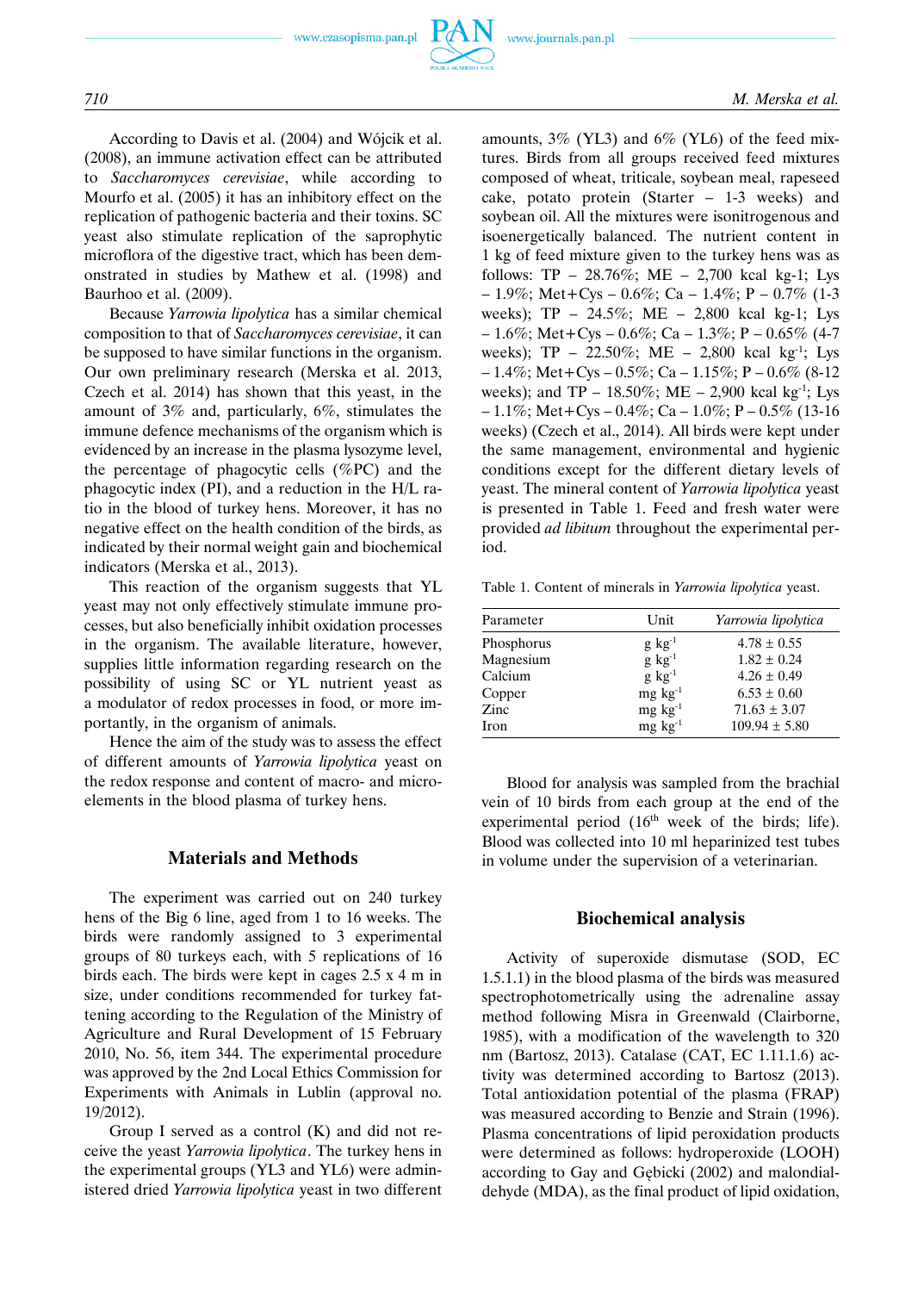www.czasopisma.pan.pl

# *The effect of yeast Yarrowia lipolytica on the antioxidant indices... 711*

| Item                      | Experimental groups |                      |                    |            |
|---------------------------|---------------------|----------------------|--------------------|------------|
|                           | Κ                   | YL3                  | YL6                | <b>SEM</b> |
| LOOH $\mu$ mol $l^{-1}$   | 1.59 <sup>b</sup>   | 1.17 <sup>a</sup>    | 1.23 <sup>ab</sup> | 0.055      |
| MDA; $\mu$ mol $l^{-1}$   | 0.732 <sup>b</sup>  | $0.481$ <sup>a</sup> | $0.473^{\rm a}$    | 0.078      |
| CAT; $U$ ml <sup>-1</sup> | $3.34^{\rm a}$      | $4.44^{b}$           | 4.59 <sup>b</sup>  | 0.132      |
| SOD; $U$ ml <sup>-1</sup> | 40.45               | 45.91                | 40.38              | 0.799      |
| FRAP; $\mu$ mol $l^1$     | 34.58               | 35.55                | 37.48              | 1.099      |
| Vitamin C; mg $l^{-1}$    | 0.056 <sup>b</sup>  | $0.044^{\rm a}$      | $0.050^{ab}$       | 0.008      |

Table 2. Level of redox parameters potential in the blood plasma of the turkey hens.

<sup>a, b</sup> – values in the same rows with different letters differ at  $p \le 0.05$ 

Table 3. Content of macro- and microelements in the blood plasma of the turkey hens.

| Item                       | Experimental groups |                   |                      |            |
|----------------------------|---------------------|-------------------|----------------------|------------|
|                            | Κ                   | YL3               | YL6                  | <b>SEM</b> |
| Phosphorus; mmol $l-1$     | 1.92                | 1.95              | 1.94                 | 0.018      |
| Magnesium; mmol $l-1$      | $0.958^{\rm b}$     | $0.841^{\circ}$   | $0.860$ <sup>a</sup> | 0.012      |
| Calcium; mmol $l-1$        | 2.06 <sup>a</sup>   | 2.73 <sup>b</sup> | $2.55^{b}$           | 0.024      |
| Copper; $\mu$ mol $l^{-1}$ | 4.14 <sup>a</sup>   | 4.90 <sup>b</sup> | 5.00 <sup>b</sup>    | 0.047      |
| Zinc; $\mu$ mol $l^{-1}$   | 18.38               | 18.04             | 18.25                | 0.229      |
| Iron; $\mu$ mol $l^{-1}$   | $25.68^{\rm a}$     | $28.25^{b}$       | 28.59 <sup>b</sup>   | 0.059      |

<sup>a, b</sup> – values in the same rows with different letters differ at  $p \le 0.05$ 

according to Ledwożyw et al. (1986). The content of vitamin C was determined colorimetrically in a reaction with 2,6-dichlorophenolindophenol following the method of Omaye et al. (1979).

Blood plasma samples were also used to determine the concentration of macroelements– phosphorus, magnesium and calcium, and microelements – zinc, copper and iron, using test kits developed by Cormay.

The content of minerals was determined in the yeast. Phosphorus was determined by spectrophotometry, and calcium, magnesium, copper, zinc and iron by flame atomic absorption spectrometry (ASA).

Statistical computations were carried out using Statistica v. 6.1.G software. For all analysed dependent variables, one-way analysis of variance ANOVA was conducted according to the following formula:

$$
y_{ij} = \mu + \alpha_i + e_{ij}
$$

where:

 $\mu$  – total mean,

 $\alpha_i$  – stable effect of *i*-th additive for  $i = 0, 1, ...$  3 (for control  $i = 0$ ),

 $e_{ij}$  – random error has normal distribution  $N(0)$ .

#### **Results**

Data referring to the redox potential in the blood plasma of turkey hens on a diet supplemented with dried yeast *Yarrowia lipolytica* are presented in Table 2. The content of lipid hydroperoxida (LOOH) and malondialdehyde in the YL3 and YL6 groups was significantly lower ( $p \le 0.05$ ); the difference was about 34% in the case of LOOH and 24% for MDA with respect to the control  $(K)$  (Table 2). The addition of *Yarrowia lipolytica* yeast to the feed mixtures led to a significant (p≤0.05) increase in catalase (CAT) activity in both experimental groups with respect to the control, by 32% and 37%, respectively. Analysis of vitamin C content in the plasma of the turkey hens showed a decrease in the YL3 group with respect to the control (p≤0.05). The addition of *Yarrowia lipolytica* to the feed mixtures did not significantly (p>0.05) affect SOD activity or the total antioxidant potential of the plasma (FRAP).

The content of macro- and microelements in the blood plasma of the turkey hens are presented in Table 3. A significantly (p≤0.05) lower concentration of magnesium was noted in the blood plasma of the turkey hens receiving mixtures containing 3% or 6% *Yarrowia lipolytica* yeast. The addition of YL yeast to the feed mixtures in the amount of 3% and 6% caused a significant (p≤0.05) increase in the concentration of calcium, copper and iron in the blood plasma of the turkey hens in comparison with the control. The aver-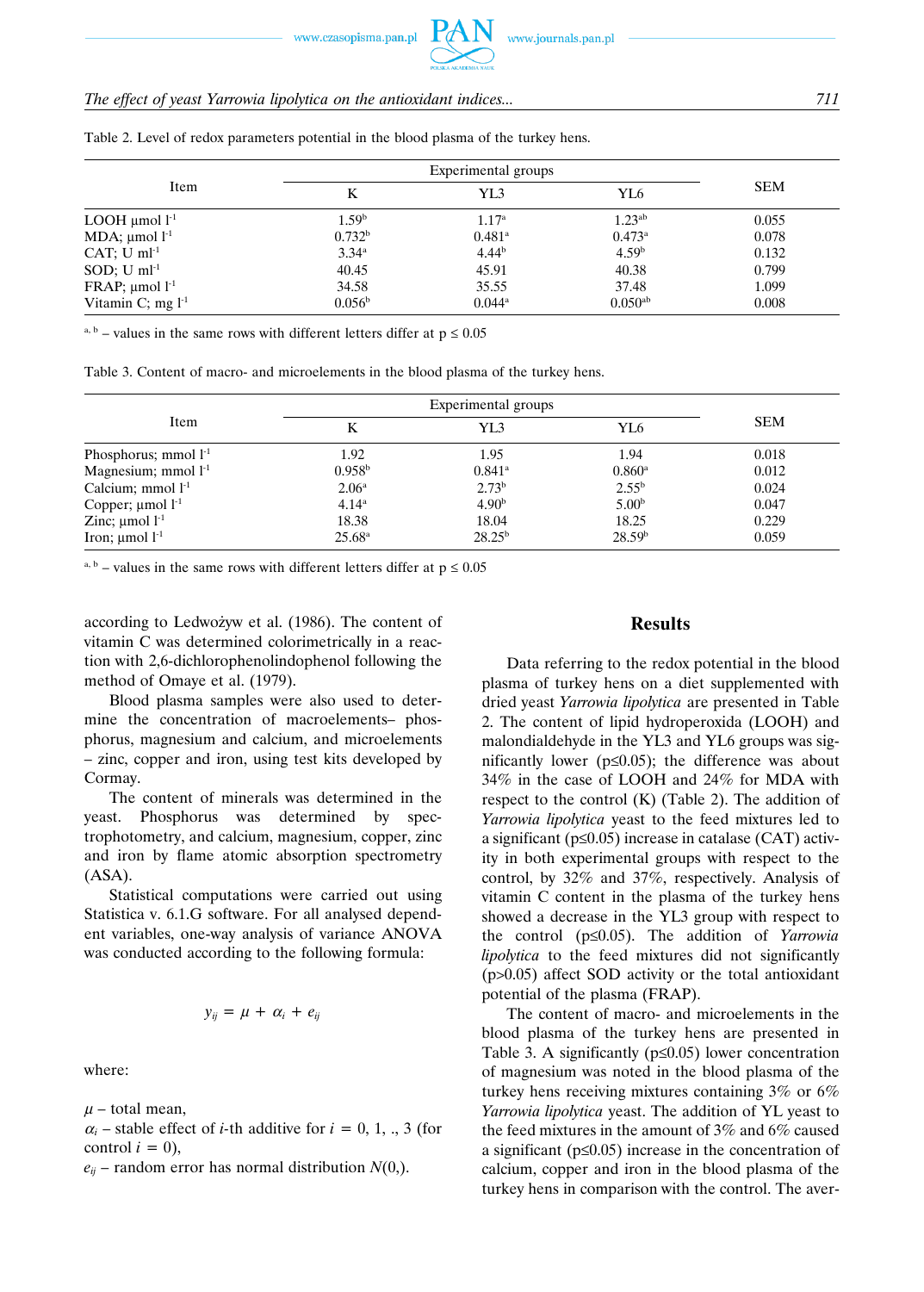

age differences obtained were about  $28\%$  (Ca<sup>+2</sup>), 19%  $(Cu^{+2})$  and  $10\%$  (Fe<sup>+2</sup>) (Table 3). However, no statistically significant (p>0.05) differences were noted in the content of phosphorus and zinc.

### **Discussion**

Nutrient yeast, due to its beneficial amino acid composition, high content of B vitamins, choline, biotin, niacin and other bioactive components (such as enzymes, L-carnitine and the natural antibiotic malvidin) (Woźnica and Czech, 2010) stimulate immune reactions in the organism, directly improving the health of animals and indirectly improving production results (Czech et al. 2014) Moreover, yeast has the capacity to stimulate antioxidant reactions or to inhibit oxidation reactions (Aluwong et al. 2013, Pyka and Kopczyńska 2013). The properties of yeast, including those contributing to maintenance of a reductive environment in the organism, can lead to neutralization of free radicals by transforming them into less active derivatives. This can delay or even inhibit oxidation processes and thus restore and maintain homeostasis in the organism (Mandal et al. 2009).

Antioxidant functions in the organism are performed by numerous low-molecular-weight antioxidants, including bilirubin, creatinine, urea, uric acid, the reduced form of h-lipoic acid, glutathione, active forms of vitamins E and C, dissociated cations of transition metal groups  $(Cu^{+2}, Zn^{+2}, Mn^{+2}, Fe^{+3})$ and  $\text{Se}^{+2}$ ) and others (Bartosz 2013). Our own research has shown that *Yarrowia lipolytica* affects the plasma level of UA, UREA, BIL and CREAT, which indicates an antioxidant response of the turkey hen organism to this additive (Czech et al. 2014). In addition to low-molecular-weight antioxidants, enzymes play a fundamental role in antioxidant defence of the organism. The most important enzymes with antioxidant activity are superoxide dismutase, glutathione peroxidase and catalase (Ognik and Krauze 2012). The action of these enzymes can be enhanced by feed additives such as herbs, probiotics, prebiotics or nutrient yeast, to which immunostimulatory functions are attributed (Świątkiewicz and Koreleski 2007, Cakiroglu et al. 2010, Przysiecki et al. 2010, Aluwong et al. 2013).

The addition of YL yeast to the turkey hen feed caused a significant increase in catalase activity which is usually caused by a reaction to the stress the birds are exposed to during the production process. In the experiment presented the increase in catalase activity did not, however, correspond to an increase in the activity of superoxide dismutase, which indicates that we are not dealing with a negative effect of yeast on the organism of the birds. Since the level of LOOH and MDA in the groups receiving yeast additives was significantly lower than in the control, the increase in CAT activity can be presumed to be the effect of stimulation of the antioxidant system by iron-rich yeast. Grabowska-Bochenek et al. (2000) administered a selenium yeast preparation to rabbits and also noted a reduced level of malondialdehyde. This may have been due to the presence of β-glucans in the yeast, which are capable of stimulating immunomodulatory cytokines and regulating the level of interleukin 1β (IL-1β), isoenzyme CYP7A1 of cytochrome P450, compounds that limit free radical generation in the organism (Hong et al. 2004, Chen and Raymond 2006).

Studies (Ilavarasan et al. 2003, Konyalioglu and Karamenderes 2005) indicate that an increase in catalase activity in the blood of turkey hens may result from the use of feed additives such as herbs, probiotics and others. A study by Aluwong et al. (2013) also shows that adding a probiotic to chicken feed together with *Saccharomyces cerevisiae* yeast can decrease catalase activity.

Ascorbic acid, which eliminates free radicals in the aqueous phase, has an active role in protecting cell membranes (McDowell et al. 2007). Turkeys are capable of synthesizing ascorbic acid, but during intensive rearing synthesis is often insufficient to meet metabolic needs (Świątkiewicz and Koreleski 2007). In the present study a significant decrease in vitamin C content was noted only in the group with 3% YL, so it was unlikely to be the effect of the yeast, as in the group receiving double this amount of yeast a similar correlation was not observed. The vitamin C concentrations observed correspond to the values noted in our previous research (Ognik and Krauze 2012) and by other authors (Gebert et al. 2006).

Among the numerous mineral elements that can take part in antioxidant reactions, ions of transition metal groups, such as copper, zinc and iron, merit particular attention, as they constitute catalytic centres of antioxidant enzymes (Pyka and Kopczyńska 2013). Their optimal concentration in the blood plasma ensures the proper functioning of enzymatic centres (Kleczkowski et al. 2004). A decrease in the concentration of these minerals may suggest that they are being utilized in the organism for antioxidant defence, while an increase may indicate that the organism is free of stress (Ognik and Krauze 2012).

Reduced ions of metals such as iron enter into reactions with hydrogen peroxide, leading to the production of highly reactive hydroxyl radicals or superoxide ions (Gebert et al. 2006). When such reactions are not initiated, iron and copper ions are bound by proteins present in the cell – ferritin, transferrin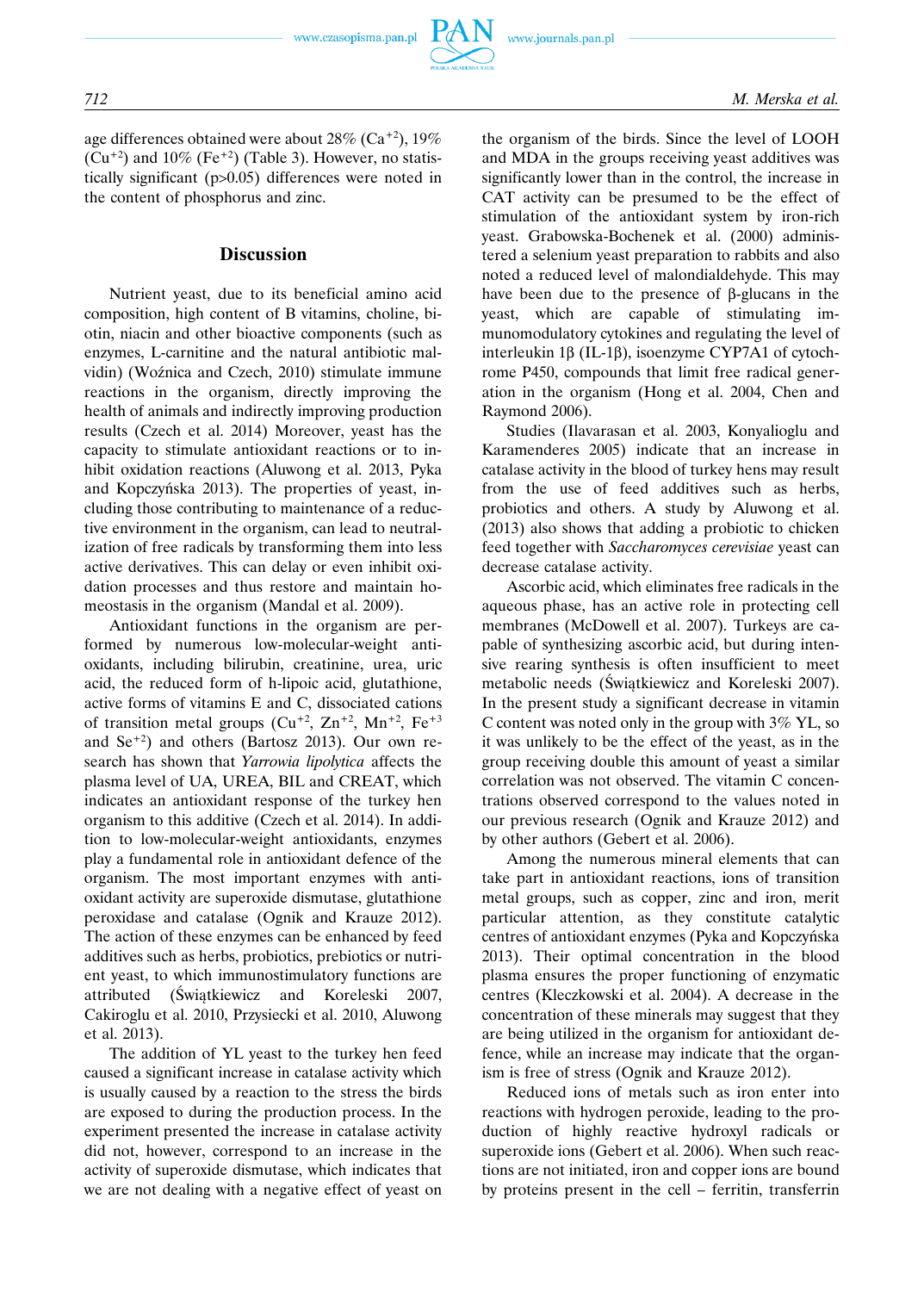www.czasopisma.pan.pl



#### *The effect of yeast Yarrowia lipolytica on the antioxidant indices... 713*

and ceruloplasmin – and take part in erythropoietic processes (Kleczkowski et al. 2004). The present study shows that the YL yeast additive, both 3% and 6%, led to an increase in the concentration of iron and copper in the blood plasma of the turkey hens. This can be attributed to the better bioavailability of these elements in YL yeast, which were shown to be particularly rich in these microelements (Table 1).

Apart from microelements, yeast are also a valuable source of macroelements, such as calcium  $(0.5\%)$ , phosphorus  $(1.43\%)$  or magnesium  $(0.14\%)$ (Rodríguez et al., 2011). Their involvement in processes leading to inhibition of oxidation processes is small, but they are essential for maintaining homeostasis in the organism of birds. Magnesium ions influence the bioavailability of calcium ions, and vice versa. The interrelationship between the concentration and metabolism of Mg and Ca ions is very important, because the two elements behave antagonistically towards one another (Saris et al. 2000). This is confirmed by the results obtained in the experiment, as a significantly higher calcium concentration and lower magnesium concentration were observed in the turkey hens receiving the *Yarrowia lipolytica* yeast additive. The improvement in calcium utilization and associated magnesium content in the turkey hens is unfavourable in terms of health. It is difficult to definitively attribute the effect observed to the yeast because, as in the case of vitamin C, increasing the proportion of yeast in the feed did not cause a directly proportional increase in the calcium concentration in the plasma or a directly proportional decrease in magnesium content. Moreover, both the calcium and magnesium content noted in the experimental groups oscillated within the range of values obtained for these elements in other studies (Kleczkowski et al. 2004, Czech and Ognik 2014).

# **Conclusions**

It can be concluded that the addition of *Yarrowia lipolytica* yeast to feed mixtures for turkey hens did not induce oxidation reactions in the organism of the birds. Administration of *Yarrowia lipolytica* yeast to turkey hens may stimulate the enzymatic response of the antioxidant system (e.g. increasing catalase activity), mainly by increasing the iron concentration in the plasma.

#### **References**

Al-Mansour S, Al-Khalf, A, Al-Homidan I, Fathi MM (**2011**) Feed efficiency and blood hematology of broiler chicks given a diet supplemented with yeast culture. Int J Poult Sci 10: 603-607.

- Aluwong T, Kawu M, Raji M, Dzenda T, Govwang F, Sinkalu V, Ayo J (**2013**) Effect of yeast probiotic on growth, antioxidant enzyme activities and malondialdehyde concentration of broiler chickens. Antioxidants 2: 326-339.
- Bartosz G (**2013**) Oxygen's second face. PWN, Warsaw pp 371, 376.
- Baurhoo B, Goldflus F, Zhao X (**2009**) Purified cell wall of *Saccharomyces cerevisiae* increases protection against intestinal pathogens in broiler chickens. Int J Poult Sci 8: 133-137.
- Benzie IF, Strain JJ (**1996**) The ferric reducing ability of plasma (FRAP) as a measure of "antioxidant power": the FRAP assay. Anal Biochem 239: 70-76.
- Cakiroglu D, Meral Y, Pekmezci D, Onuk EE, Kabak YB (**2010**) Effects of yeast culture (*Saccharomyces cerevisiae*) on humoral and cellular immunity of Jersey cows in early lactation. J Anim Vet Adv 9: 1534-1538.
- Chen J, Raymond K (**2006**) Nuclear receptors, bile-acid detoxification, and cholestasis. Lancet 367: 454-456.
- Clairborne A (**1985**) Catalase Activity. In: Greenwald RA (ed) Handbook of methods for oxygen radical research. CRC Press, Inc., Boca Raton, Florida, USA, pp 283-284.
- Czech A, Merska M, Ognik K (**2014**) Immunological and biochemical indicators of turkey hens blood after adding different doses of the yeast *Yarrowia lipolytica* to the feed mixtures. Ann Anim Sci 14: 935-946.
- Davis ME, Brown DC, Maxwell CV, Johnson ZB, Kegley EB, Dvorak RA (**2004**) Effect of phosphorylated mannans and pharmacological additions of zinc oxide on growth and immunocompetence of weaning pigs. J Anim Sci 82: 581-587.
- Gay CA, Gębicki JM (**2002**) Perchloric acid enhances sensitivity and reproducibility of the ferric-xylenol orange peroxide assay. Anal Biochem 304: 42-46.
- Gebert S, Eichenberger B, Pfirter HB, Wenk C (**2006**) Influence of different dietary vitamin C levels on vitamin E and C content and oxidative stability in various tissues and stored m. *longissimus dorsi* of growing pigs. Meat Sci 73: 362-367.
- Grabowska-Bochenek R, Piskorska D, Danch A (**2000**) The effect of selenium supplied with a yeast formulation on the concentration of lipid peroxidation products in the plasma of rabbits with experimentally induced hypercholesterolaemia. Bromatol Chem Toksykol 33: 29-35.
- Hong F, Yan J, Baran JT, Allendorf DJ, Hansen RD, Ostroff GR, Xing PX, Cheung NK, Ross GD (**2004**) Mechanism by which orally administered beta-1,3-glucans enhance the tumoricidal activity of antitumor monoclonal antibodies in murine tumor models. J Immunol 173: 797-806.
- Ilavarasan R, Vasudevan M, Anbazhagan S, Venkataraman S (**2003**) Antioxidant activity of *Thespesia populnea* bark extracts against carbon tetrachloride-induced liver injury in rats. J Ethnopharm 87: 227-230.
- Kleczkowski M, Kluciński W, Sikora J, Kasztelan R (**2004**) Role of selected minerals in the oxidative processes of organisms. Med Weter 60: 242-245.
- Konyalioglu S Karamenderes C (**2005**) The protective effects of *Achillea* L. species native in turkey against  $H_2O_2$ -induced oxidative damage in human erythrocytes and leucocytes. J Ethnopharm 102: 221-227.